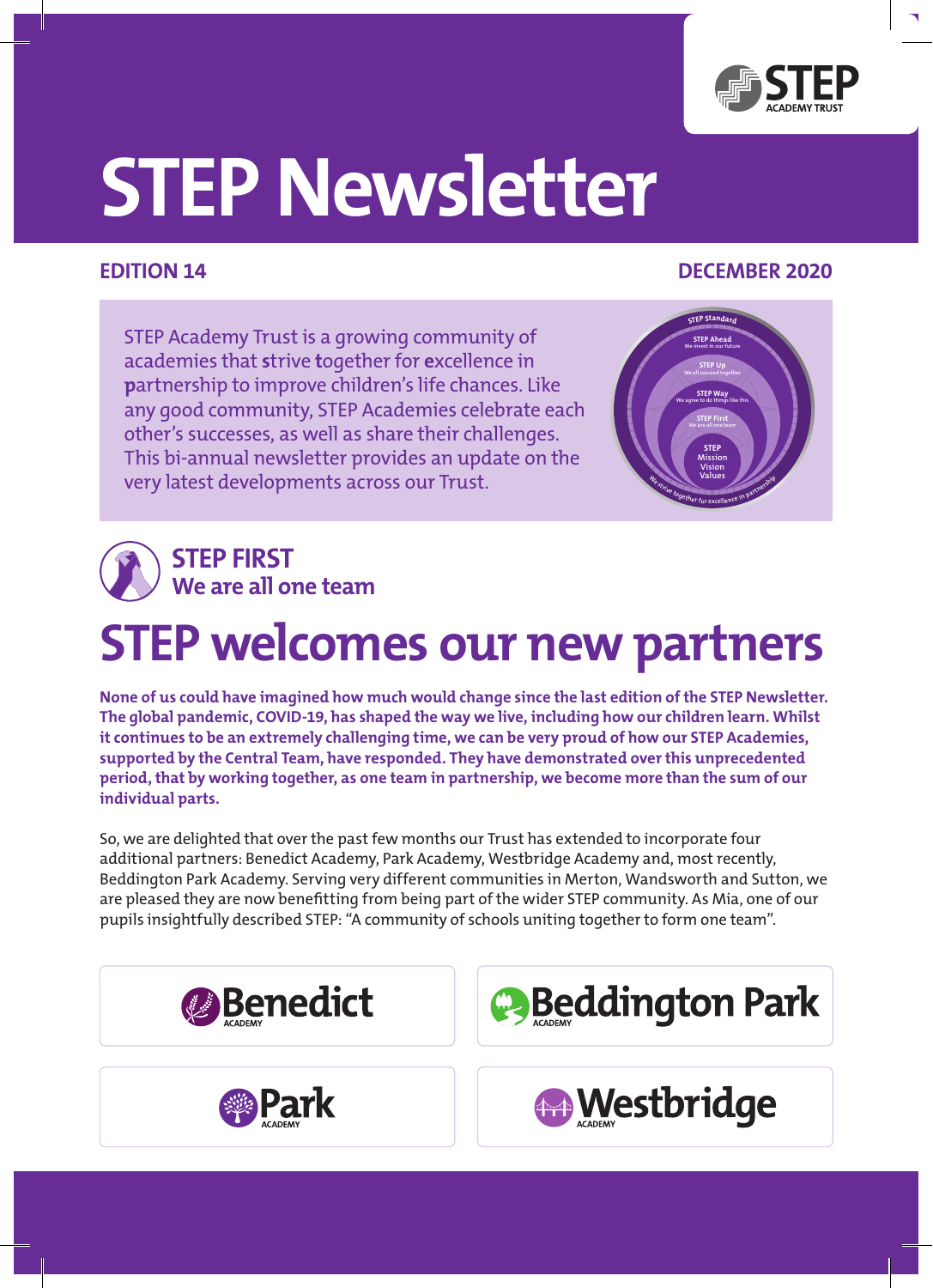### **Promoting equality and diversity STEP WAY We agree to do things like this**



**EXECUTE 15 YEAR 15 YEAR 15 YEAR 15 YEAR 15 YEAR 15 YEAR 15 YEAR 15 YEAR 15 YEAR 15 YEAR 15 YEAR 15 YEAR 15 YEAR 15 YEAR 15 YEAR 15 YEAR 15 YEAR 15 YEAR 15 YEAR 15 YEAR 15 YEAR 15 YEAR 15 YEAR 15 YEAR 15 YEAR 15 YEAR 15 YE** very year, the Board of Trustees and the Executive Team review and agree organisational short, medium and long term aims. We call these the STEP Compass Priorities. Focused on the principles that underpin the Compass—unity, consistency, support, development and  $\blacksquare$  expectation— the priorities inform improvement planning processes across STEP, including

Although the scope of the STEP Compass is wide-ranging, two key priorities have been identified, linked to world events. The first, addressing the ongoing challenges of COVID-19, continues to dominate, both in terms of responding to the constantly changing situation, and also supporting those most affected to recover from its impact. The other, is to ensure that STEP effectively promotes equality and diversity at every layer of the organisation. For a Trust that is founded on principles of social justice, our anti-racist stance, and position on all other forms of discrimination, must be explicitly clear.

To achieve this, we are undertaking a comprehensive review of current practices. For example, we are aware that STEP's workforce is not always reflective of the diverse communities we serve. As such, we will be evaluating and developing ways to attract, identify, support and encourage a more diverse range of employees. The curriculum too will be a major focus for leadership teams across STEP Academy Trust – what we teach our children; including using a common language around diversity and equality.

Notwithstanding the current challenges we are all facing, we urge all stakeholders to engage with and support this important issue.



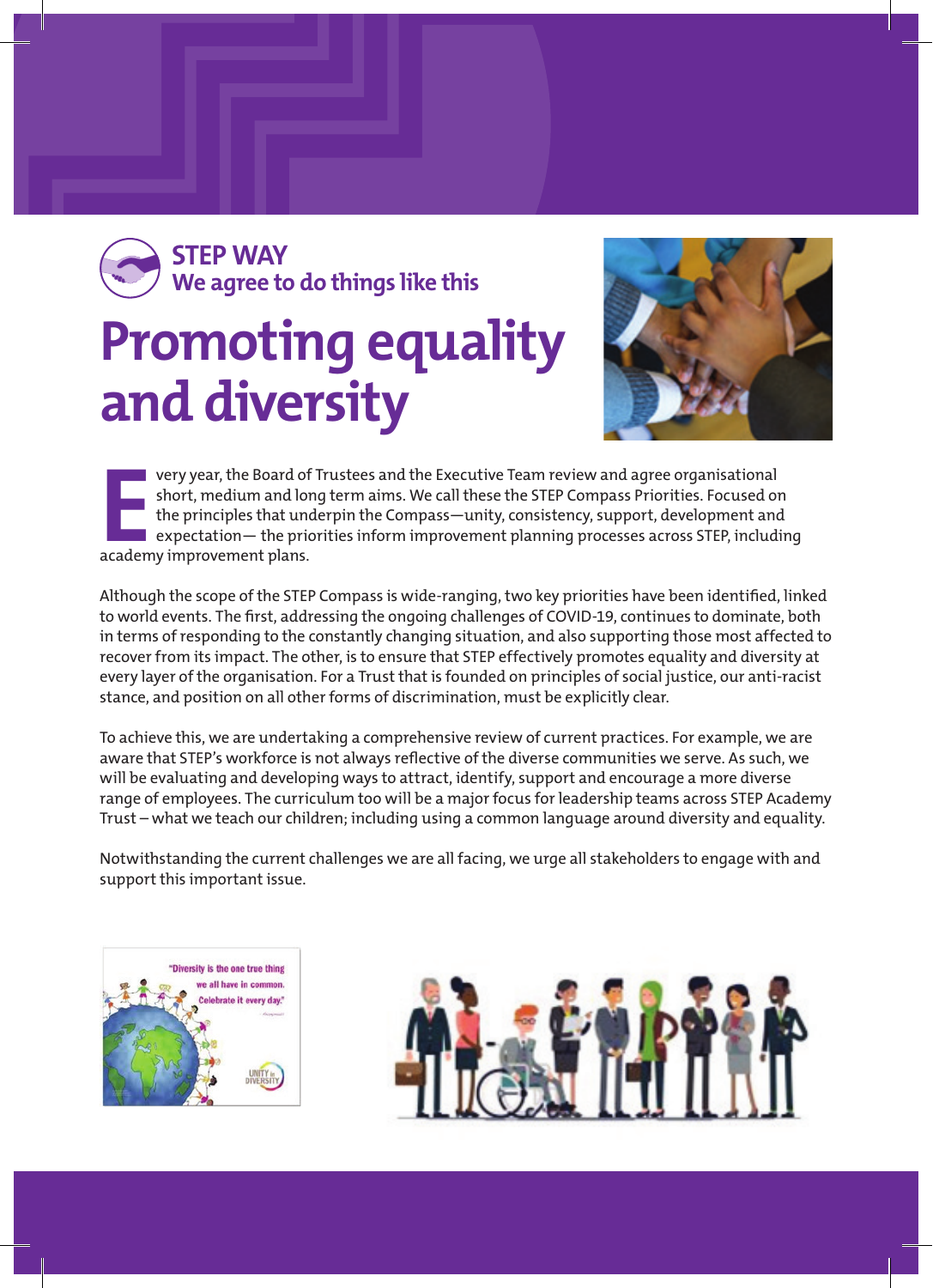





**A regular feature, "In Focus", examines the work of a key STEP service, team or individual. This edition of "In Focus" features Mandi Hasdell, Business Advisor.** 

Amanda Hasdell – known to us as Mandi – joined STEP in September 2015 as an Administrative Officer at Wolsey Junior Academy. Very quickly Mandi established a reputation for friendly efficiency and worked with the then Business Manager to put in place systems and processes which have since benefitted other academies across STEP. Within a short time, an opportunity opened up for Mandi to become an Office Manager over two schools – the newly amalgamated Tudor (formerly Wolsey Infants and Juniors) and Applegarth. In this role, we again saw Mandi rise to the challenges of an expanded remit and further her reputation as an asset to Academy Leadership Teams.

From April 2020, Mandi was appointed as a Business Advisor and is now responsible for supporting Tudor and La Fontaine, both large three form entry academies. Commenting on her development within STEP, Mandi says: "*I am forever appreciative of the opportunities that working for STEP has given me. I have had the chance to see the importance of working within the Mission and Values of STEP in all my roles. I am looking forward to continuing to grow and develop professionally within STEP, making each day count."*

#### **STEP teacher receives prestigious award**

**Elizabeth Crowther, now in her third year at Breakwater**<br> **E** Academy, joined STEP in September 2018 as a graduate<br> **Example 1980** to complete her Newly Qualified Teacher<br>
(NOT) year in July 2020, Based so far in KS2, Liz Academy, joined STEP in September 2018 as a graduate (NQT) year in July 2020. Based so far in KS2, Liz's quietly exemplary practice has been recognised with the award of Lewes Area Primary School Teacher of Year, alongside Sussex NQT of the Year. Judges



commented: *"When trainees or colleagues need to observe excellent teaching practice, they go to Liz's classroom. She knows her children very well and continually tries new strategies to help them fully engage with their learning, such as Dual Coding – using mental images to aid learning – along with personalised support and interventions."*